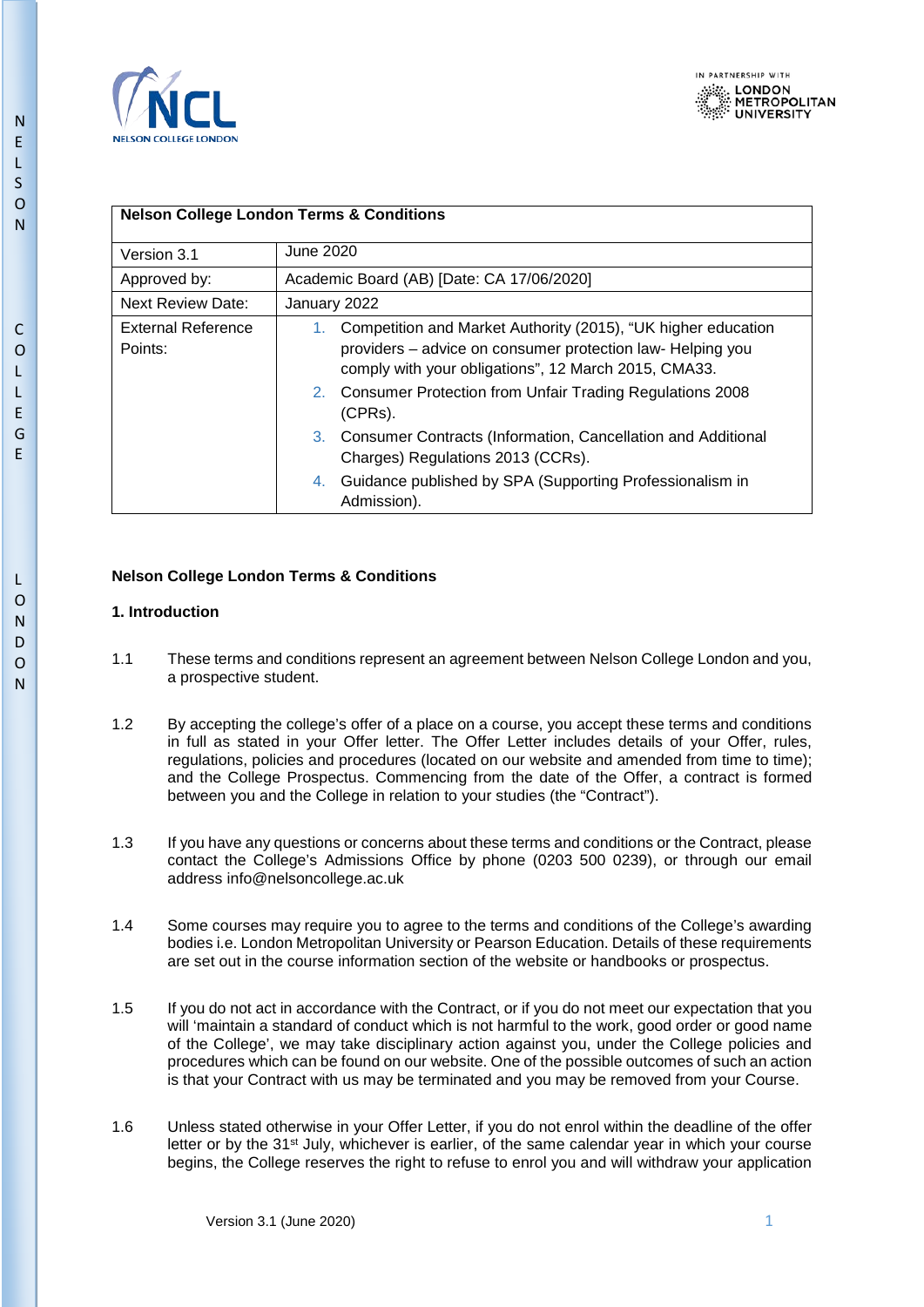



without liability. Students who are not enrolled are not entitled to attend classes or participate in assessments for any modules.

1.7 In the event of any conflict between a provision in these terms and conditions and the documents forming part of the Contract (including any professional bodies' terms and conditions (if applicable)), these terms and conditions shall take precedence.

### **2. Applications**

- 2.1 If it is found that your application contains material inaccuracies or fraudulent information, or that significant information has been omitted from your application form, the College may at its absolute discretion withdraw or amend your Offer, or terminate your registration at the College, without liability to you. In such circumstances any deposit paid by you will be retained by the College.
- 2.2 The Offer the College makes to you will be conditional or unconditional. If your Offer is conditional, the College will set out the conditions which you will need to fulfil in order to be admitted onto your chosen course.
- 2.3 If you have not fulfilled the conditions of your Offer before the date notified to you in your Offer Letter or any other date notified to you, the College reserves the right to withdraw your Offer. If you fail to meet the conditions of your Offer the College will refund any deposit you have paid.
- 2.4 You may be required, at the request of the College, to provide satisfactory evidence of your qualifications before admission. Failure to provide such evidence to the College's reasonable satisfaction may result in the termination of your Offer, the revocation of your registration as a student of the College and the termination of the Contract.

### **3. Conditions of Admission and Enrolment**

- 3.1 Your admission to the College, attendance on a course, and right to enjoy any of the privileges of membership of the College, including access to services and facilities, is subject to you complying fully with the terms of the Contract and enrolling with the College. Details of what registering involves can be found on the College website.
- 3.2 If your course lasts for longer than one academic year, you must re-enrol at the start of each academic year of your course. You are also required to re-register in each academic term in order to be able to continue your study at the College.

#### **4. Fees**

- 4.1 Information in relation to course fees can be found on our website or through the College's academic office.
- 4.2 If you accept an offer, you agree to pay all course fees (and other related costs and expenses), as and when they fall due, in accordance with the payment terms agreed by you and us. If you fail to pay your course fees, as and when they fall due, we reserve the right to withdraw you from your course.

N

N

C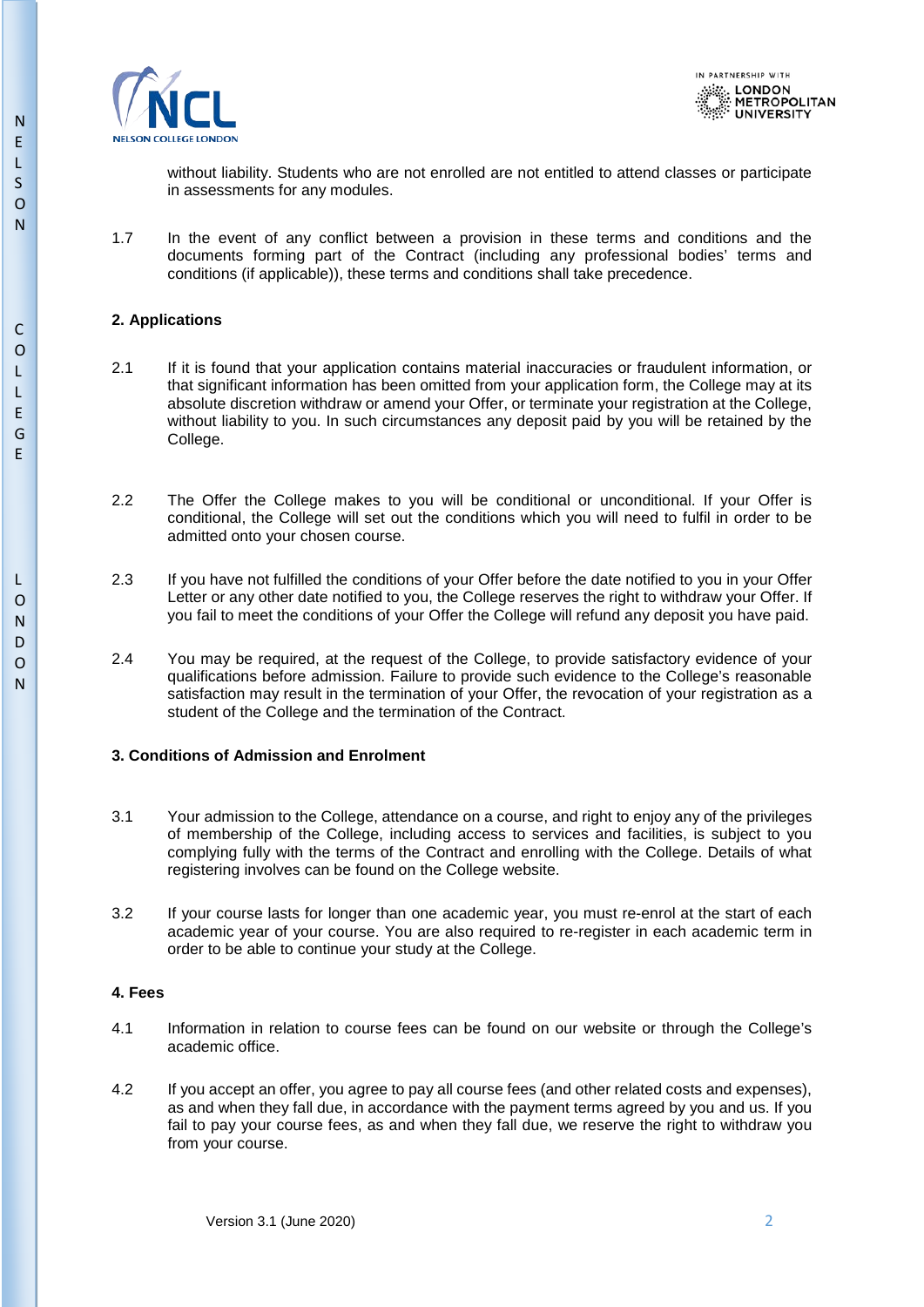



- 4.3 The College reserves the right to increase course fees annually to take account of the College's costs of delivering educational services. If the College intends to increase your course fees it will notify you of this as soon as is reasonably practicable.
- 4.4 Once you accept the conditional/unconditional offer letter and enrol with the College, you will be responsible for paying the total tuition fees even if you rely on any form of student loans or sponsorship. You will be personally liable to pay your course fees if a sponsoring authority or Student Loans Company fails to pay on your behalf.
- 4.5 In the event that your course fees have not been paid in full by their due date, the College shall be entitled, but not bound, to refuse to permit your continuation on your course of study and terminate the Contract, without incurring any liability to you.
- 4.6 The College reserves the right not to refund any tuition fee paid after the 14 days cooling-off period. The cooling-off period ends after the 14 days from when the offer is accepted. After the end of the cooling-off period, any refund of tuition fees and or reduction in tuition fee liability is at the discretion of Nelson College London. If a student is withdrawn/terminated after two weeks from the course commencement date, 100% annual tuition fee is payable. The College reserves the right to initiate legal proceedings in relation to non-payment of course fees in accordance with the College's regulations. In exceptional circumstances, the College may decide to refund a part of the tuition fees paid if a student is terminated or withdrawn by the College, in which case the College may decide to refund using the following schedule:

| <b>Termination/Withdrawal Date</b>                                                                     | <b>Fee Liability</b>        |
|--------------------------------------------------------------------------------------------------------|-----------------------------|
| 0 - 14 days from the acceptance of the offer or<br>course commencement date (whichever is<br>earlier). | No fees due                 |
| Within the first three months from the course<br>commencement date.                                    | 25% of the yearly fee due.  |
| Between the $4th$ and $6th$ month from the course<br>commencement date.                                | 50% of the yearly fee due.  |
| After 6 months from Course Commencement                                                                | 100% of the yearly fee due. |

4.7 If you have any concerns regarding payment of fees or require further information (including the refund of course fees), please contact the Admissions department on 0203 500 0239 or email us at info@nelsoncollege.ac.uk

# **5. Changes to Your Course**

- 5.1 Course changes may take place between the offer of a place and your subsequent registration with the College. Circumstances beyond the College's reasonable control may sometimes result in the necessity to vary the terms or content of the course or services described on the website, handbooks or prospectus. The College will take all reasonable care to ensure that changes are kept to a minimum. However, if we are required to make any significant changes to the terms of the Contract or your course (as described on the website, handbooks and prospectus) before you register with the College, the College shall bring these to your attention as soon as possible. If you reasonably believe that the proposed change(s) will prejudicially affect you, you may either cancel the Contract and withdraw from the course without any liability to the College for course fees or transfer to such other appropriate course (if any), as may be offered by the College, for which you are qualified.
- 5.2 Course withdrawals prior to registration: The College will use all reasonable endeavours to deliver all courses described in the prospectus. However, if there are not sufficient enrolments

L

N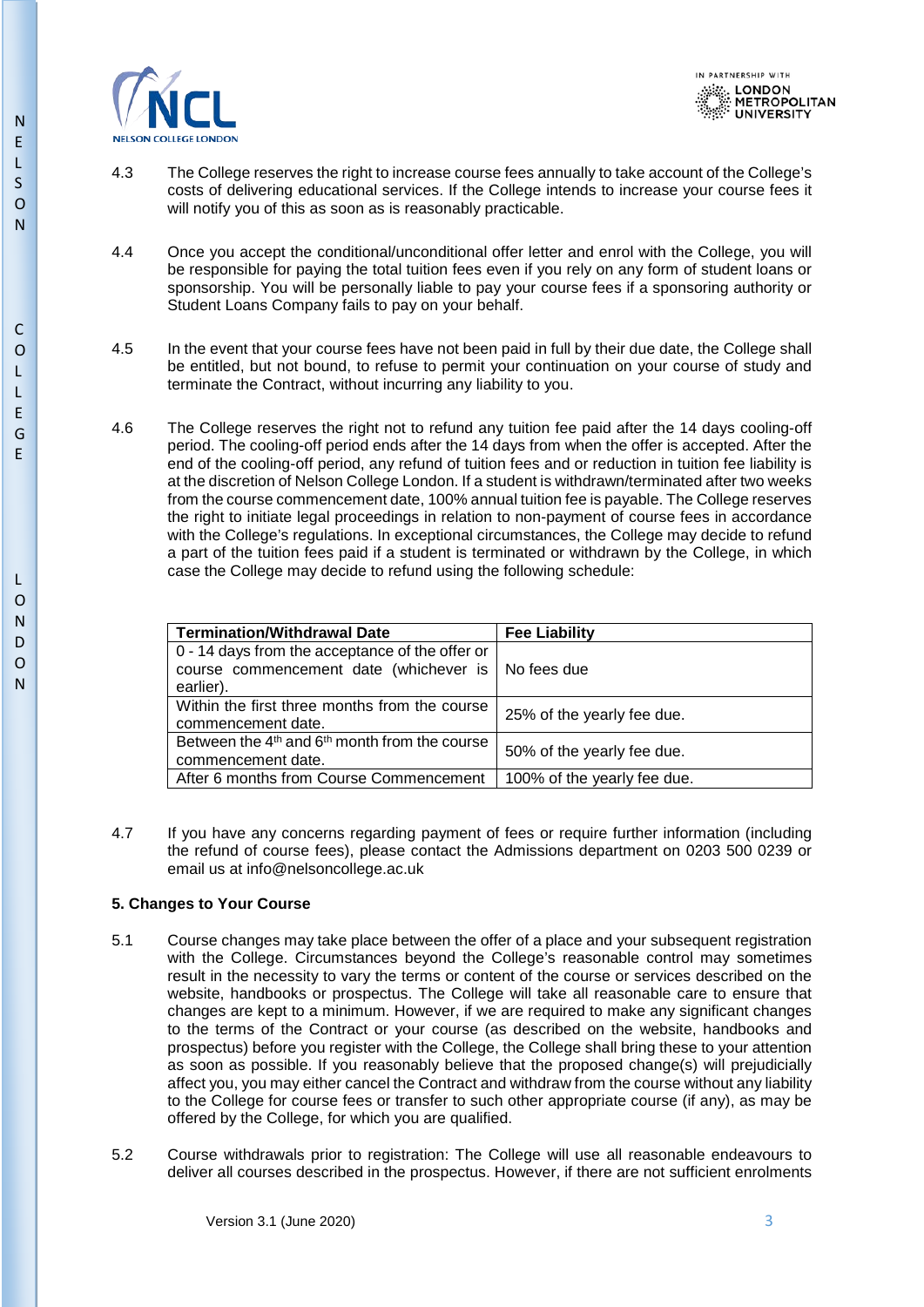



to make a course or module viable, the College may be forced to cancel the course or module. If you have received an offer for any course described in the prospectus which the College discontinues prior to you registering at the College, the College will notify you as soon as possible and will use reasonable endeavours to provide a suitable replacement course for which you are qualified. If you are unhappy with the replacement course provided by the College or if the College is unable to provide a suitable replacement course, you may cancel the Contract and withdraw from the course without any liability for course fees.

- 5.3 Course changes / withdrawal after registration: Once you have registered as a student of the College the College will use all reasonable endeavours to deliver your course as per the terms of the Contract, but:
	- 5.3.1 If for reasons outside of the College's control the College is forced to discontinue your course, the College will notify you as soon as possible and use reasonable endeavours to transfer you to a suitable replacement course for which you are qualified. If you are unhappy with the replacement course provided by the College or if the College is unable to provide a suitable replacement course, you may cancel the Contract and withdraw from the course without incurring any further liability for course fees and you shall be entitled to a refund of all course fees paid to date; or
	- 5.3.2 Following decisions by the Academic Board or its committees, the College reserves the right to vary minor elements of your course from those described in the prospectus in order to improve the quality of educational services, in order to meet the latest requirements of a commissioning or accrediting body, in response to student feedback, and/or due to a lack of student demand for certain modules. If we are forced to make a material change to your course (such as the nature of the award or in relation to a material aspect of the curriculum), we will notify these changes to the College student representatives, via our website or individually to you as soon as possible and, if you reasonably believe that the proposed change will prejudicially affect you, you may either cancel the contract and withdraw from the course without any liability to the College for the remaining course fees or transfer to such other course (if any), as may be offered by the College, for which you are qualified.
- 5.4 If you choose to cancel the Contract and withdraw from your course in accordance with Clause 9 (below), the College will use reasonable endeavours to assist you in finding an alternative comparable course with another Higher Education provider in the UK.

# **6. Education Provision**

6.1 The College will:

6.1.1 Deliver your course with reasonable care and skill.

- 6.1.2 Clearly explain the academic requirements of your course to you.
- 6.2 You must apply yourself diligently to fulfil all the academic requirements of your course in accordance with the terms of the Contract, including timely submission of course work and other assignments, attendance at examinations and attendance at lectures, seminars and any other such teaching & learning sessions provided by the College.
- 6.3 If you do not act in accordance with this Contract, or any of the documents referred to in it, the College may take disciplinary action against you under the College policies and procedures which can be found on our website.

# **7. Complaints Procedure**

C  $\Omega$ L L E G E

N E L S  $\overline{O}$ N

N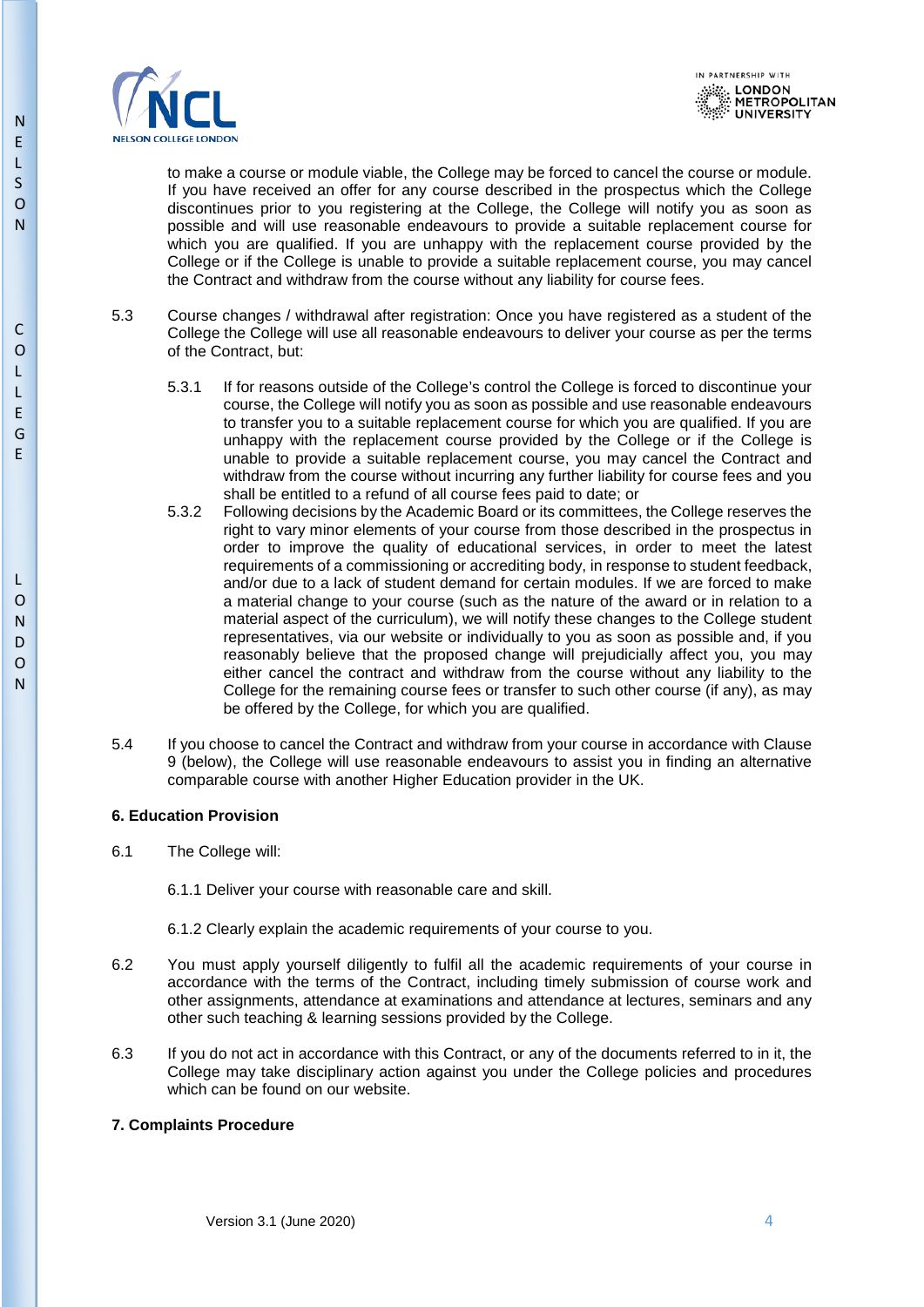



- 7.1 If you have a complaint about the College, you should follow the College's Complaints policies and procedures which can be found on our website. These have been produced to help the College resolve any complaints you may have as promptly, fairly and amicably as possible.
- 7.2 If, having followed the College's Complaints Procedure to completion, you remain dissatisfied; you have the right to make a complaint to the relevant awarding body. In the case of students following courses validated by London Metropolitan University you may enjoy a further right of appeal to the Office of the Independent Adjudicator for Higher Education. Students following courses accredited by Pearson Education should note that Pearson Education is not in membership of the Office of the Independent Adjudicator.

#### **8. Liability**

- 8.1 Whilst the College takes all reasonable care to ensure the safety and security of its students whilst on the College's campuses, the College cannot accept responsibility, and expressly excludes liability, for loss of or damage to your personal property (including computer equipment and software). You are advised to insure your property against theft and other risks.
- 8.2 The College shall not be held responsible for any injury to you (financial or otherwise), or for any damage to your property, caused by another student, or by any person who is not an employee or authorised representative of the College.
- 8.3 The College shall not be liable for failure to perform any obligations under the Contract if such failure is caused by any act or event beyond the College's reasonable control including Acts of God, war, terrorism, industrial disputes (including disputes involving the College's employees), fire, flood, storm, epidemics and pandemics and other national emergencies ("Force Majeure Event"). If the College is the subject of a Force Majeure Event, it will take all reasonable steps to minimise the disruption to your studies.
- 8.4 Nothing in these terms and conditions shall limit the College's liability to you for fraud or wilful default or for death or personal injury caused by the College's proven negligence. Under no other circumstance whatsoever shall the College be liable to you for any special, indirect or consequential losses.

#### **9. Termination**

- 9.1 The College reserves the right to terminate the Contract and exclude you from the College:
	- 9.1.1 If you wilfully and persistently neglect your academic work to such an extent that there is no reasonable possibility of you having duly performed the work of the course or being able to proceed to the next stage of the course. You should also note that your progression on your course and your final award are not guaranteed and are dependent upon your academic performance; and
	- 9.1.2 For non-registration, for non-payment of course fees, or for inadequate attendance or academic performance on your course, in line with the relevant College policies and procedures.
- 9.2 If you have been excluded from the College, you will no longer be entitled to attend lectures, classes or seminars, use the College's facilities or services, submit assessments, take tests/examinations, or proceed to any degree, diploma or other award for which the College teaches.

#### **10. Data Protection and Information Sharing**

N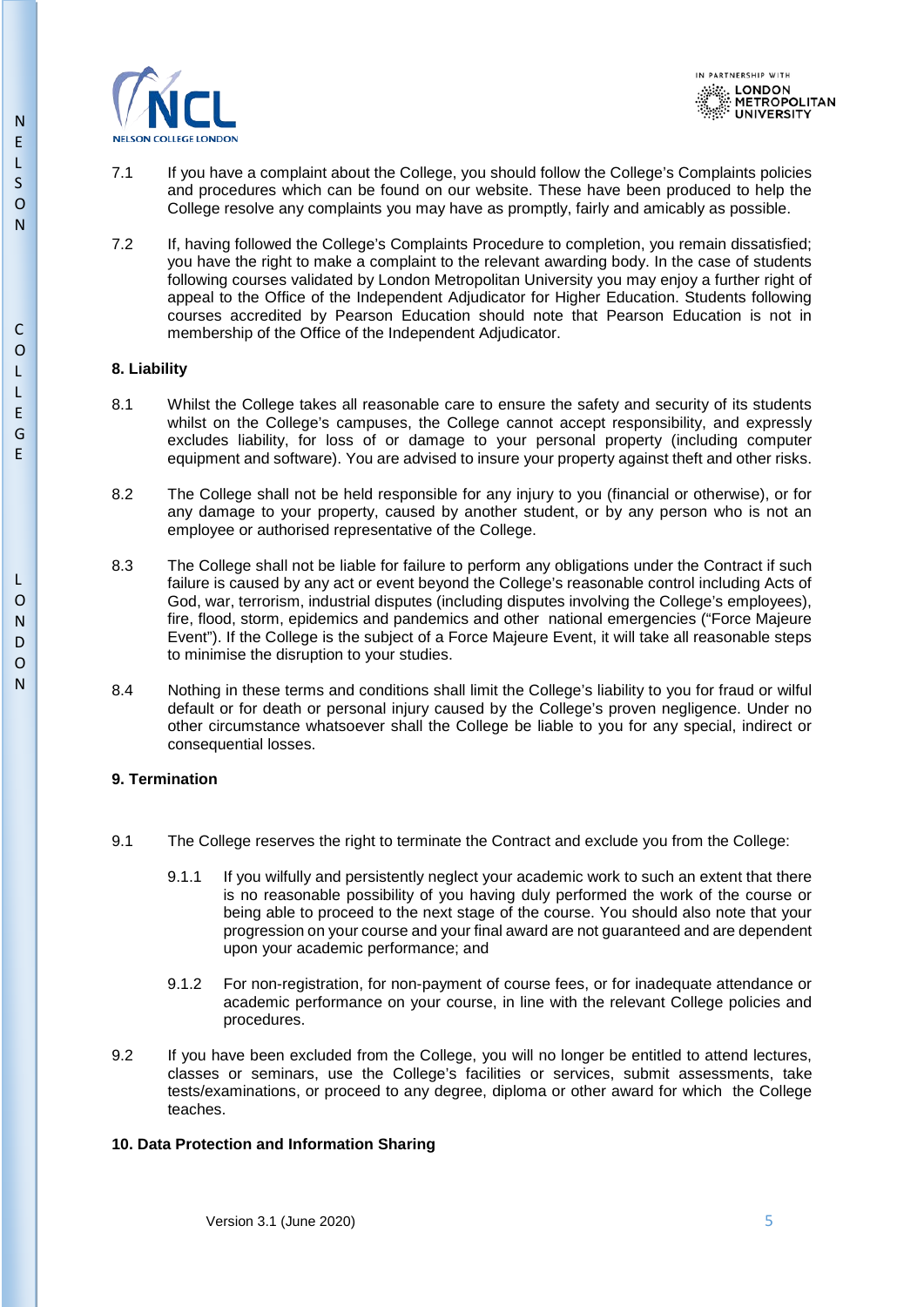



- 10.1 The College holds information about all applicants to the College and all students of the College. The College uses the information provided by applicants and/or students (including information from application forms):
	- 10.1.1 To administer applications; and
	- 10.1.2 To compile statistics about applicants and/or students that may be published or passed to government bodies such as the Higher Education Statistics Agency (HESA)
- 10.2 If your application is successful the College will also use the information:
	- 10.2.1 To deliver your course and provide educational services to you, to administer your studies, to provide you with College facilities and services, to monitor your performance and attendance, to provide you with support, to conduct research and to identify ways to enhance our business provision including learning, teaching, assessment and the broader student experience;
	- 10.2.2 To send communications to you;
	- 10.2.3 To process any payments made by you to the College;
	- 10.2.4 For credit scoring, credit assessment, debt tracing or fraud and money-laundering prevention and the College may disclose this information or data about you to credit reference agencies or other credit assessment, debt tracing or fraud prevention organisations and agencies;
	- 10.2.5 For legal, personnel, administrative and management purposes and including the processing of any sensitive personal data (as defined in the Data Protection Act 1998) relating to you, which may include, as appropriate: information about your physical or mental health or condition in order to monitor leave from study or extenuating circumstances and take decisions as to your fitness for study or for other uses as may be required by law; and
	- 10.2.6 For other activities that fall within the pursuit of the College's legitimate interests (including the development and maintenance of an Alumni database).
- 10.3 In certain circumstances the College may be under a duty to disclose or share your personal data in order to comply with any legal or regulatory obligation, and to protect the College's rights, property, or safety of our employees, students or others.
- 10.4 The College will only process your personal data in accordance with
	- 10.4.1 The specific purposes notified to you above;
	- 10.4.2 The College's Data Protection Notice and Privacy Policy (as amended from time to time); and/or

10.4.3 Otherwise as permitted by the Data Protection Act 1998 and other relevant legislation and regulations.

- 10.4 By submitting your application form and/or accepting your Offer, you consent to the use of your personal data.
- 10.5 The Higher Education Statistics Agency (HESA) is the official agency for the collection, analysis and dissemination of quantitative information about higher education in the UK. Like other higher education institutions, Nelson College London (NCL) has to routinely pass certain

N

C

Version 3.1 (June 2020) 6